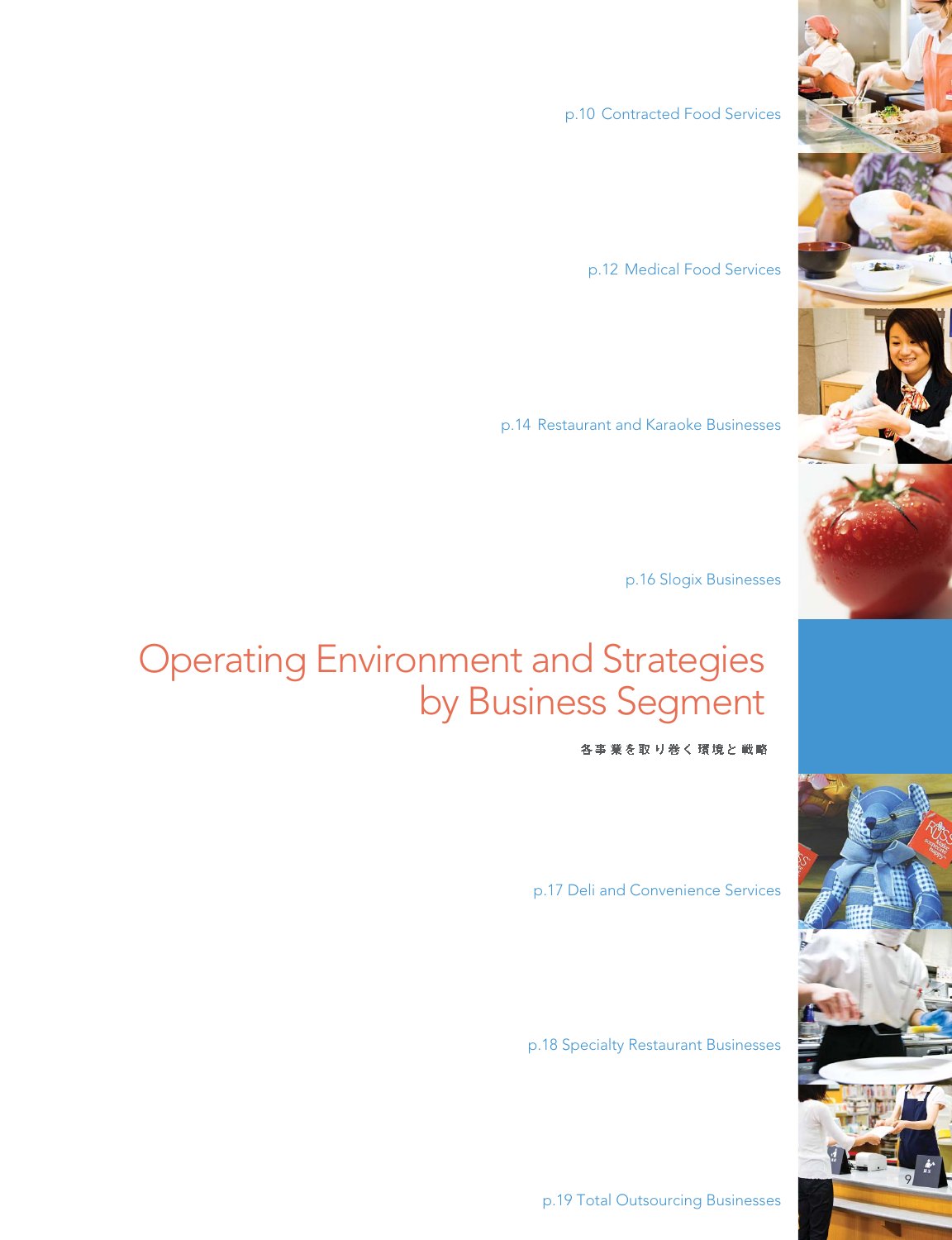### MARKET ENVIRONMENT

The institutional contracted food services market in Japan during the fiscal year ended March 31, 2008, was estimated at ¥1,891.9 billion, up 0.3% year on year. However, this slight increase follows sustained annual contractions in market size. In addition to stringent competition among major companies, this problematic market continues to be characterized by high foodstuff prices and personnel shortages.

The business office cafeteria market faces pressure from the considerable changes in office environments. As companies move out of traditional buildings and into large, integrated commercial facilities, the number of office cafeterias has declined. Also, office cafeterias face greater competition from food courts and other dining facilities within the buildings. In addition, the April 2008 introduction in

During the year, we introduced a district manager system to enhance customer satisfaction by strengthening regional shop management, product management and customer support. With regard to operations, we intensified promotion of standardized menus developed by segment for employee cafeterias, factories, school canteens, dormitories and other such facilities. This, in turn, consolidated management and raised efficiency for foodstuff operations. Our business development turned our policies to strengths, by promoting personnel exchanges, information sharing and joint product proposals with our total outsourcing business, DAISHINTO Inc., thereby differentiating SHiDAX from its competitors as it engages in various peripheral businesses associated with providing meal services, and expanding marketing endeavors.

With rising outsourcing of school meals for public elementary and junior high schools, we plan to utilize the synergistic benefits and strategic business development with DAISHINTO Inc. to further increase our share of this market.

#### STRATEGIES FOR THE FUTURE

Sales at existing locations are expected to remain basically in line with forecasts. However, we plan to closely examine the contract terms and operating status of these facilities and pursue negotiations for

# Contracted Food

Japan of a system of health inspections is affecting menu revisions, bringing into sharper focus the demand for healthy institutional meals.

The school meals market, meanwhile, is worth ¥479.3 billion, including all elementary, junior high and high schools. Of this fig-

ure, 21.3% (survey by the Ministry of Education, Culture, Sports, Science and Technology, fiscal 2006) of meal preparation for public elementary and junior high schools is contracted to private companies. As outsourcing of local government operations to private companies grows, we believe we have ample opportunity to increase our market share.

#### THE YEAR IN REVIEW

With "health" and "metabolic syndrome" (a combination of medical disorders that increase the risk of developing cardiovascular disease and diabetes) as overriding themes during the year, companies that use Contracted Food Services grew increasingly focused on employee health management. In this environment, the SHiDAX Group promoted its KENBISOSAI brand and held the "Mother Food Menu Fair" to emphasize select ingredients from throughout the Group. We also sought to differentiate ourselves by promoting high-valueadded brand menus and through other proposals targeting health management.

contract revisions at stores unable to provide sufficient service, with a view to closing unprofitable outlets and revising commissions. In addition, we aim to boost customer numbers by hosting fairs and other events at existing locations and implementing plans that respond to the needs of health-conscious customers.

New store development will focus on specific market segments, featuring proposal-based business management. We will zoom in on outsourcing from employee cafeterias, school canteens, golf and leisure facility restaurants and other concept dining facilities and establish a more detailed operating structure.

While striving to reinforce business development, we will introduce higher-value-added menu proposals, tailored to customer age and gender, and to type of workplace, such as factories and offices. In the future, the trend toward full outsourcing of catering is anticipated to continue, spurred by the transfer of operations from the government to the private sector. Accordingly, to expand our markets we will boost our outsourcing client base by establishing a business management system with a comprehensive approach to local government food services and facility management. We will also conduct regionally linked business development activities that are integrated with a total outsourcing business.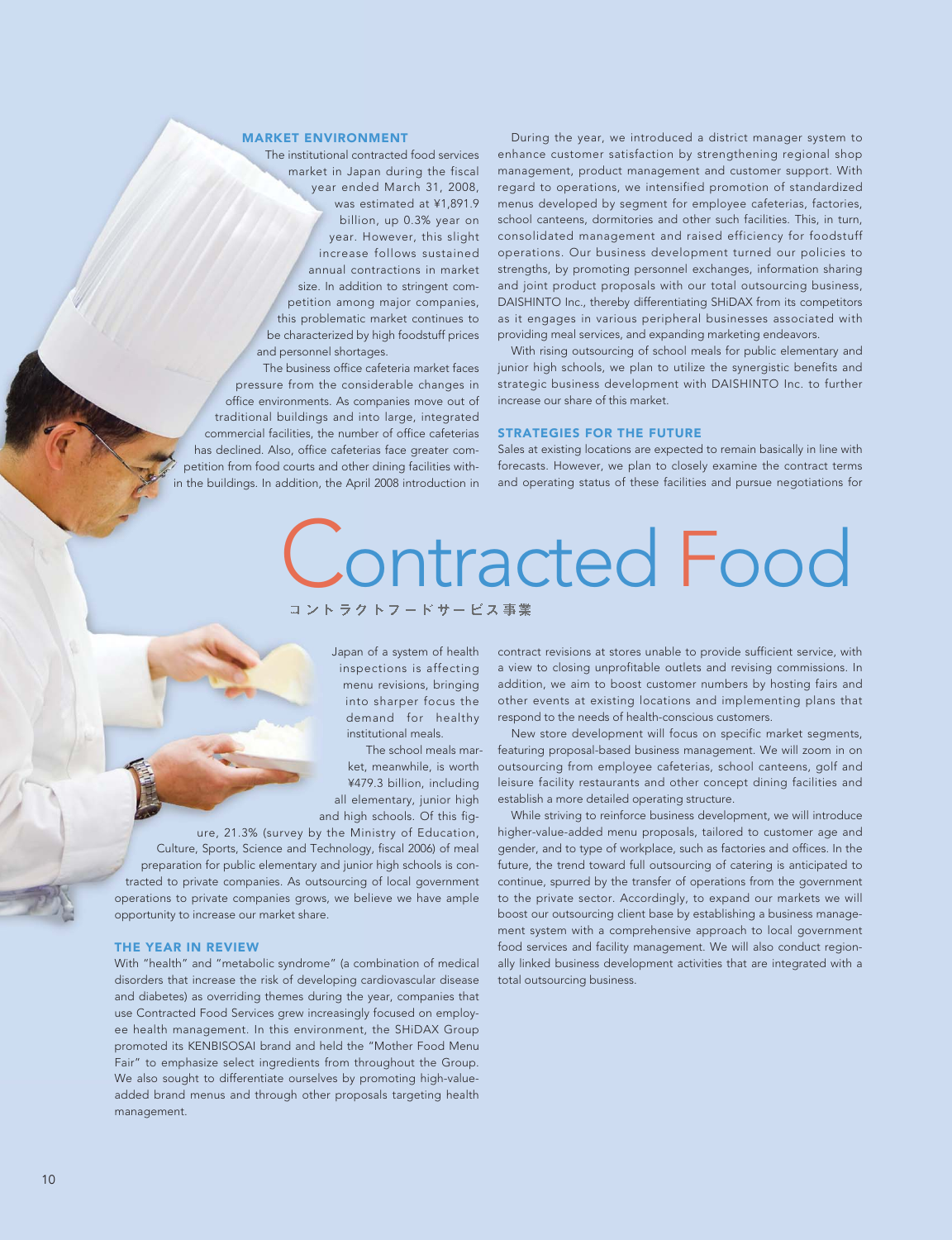#### 市場環境

市場規模は前年比0.3%増の1兆8,919億円と推計されていますが、昨 年まで続いた市場規模の縮小傾向、大手同業他社との競争激化に加え、 食材価格の高騰や人手不足なども加わり、依然として厳しい状況にあり ました。

事業所向け給食市場は、企業のオフィス環境が大きく変化し、従来の 自社ビル型オフィスではなく大型複合施設内へ企業が入居していること で社内食堂そのものが減少し、併設されているフードコート等の飲食店 との競合にさらされています。また、2008年4月からの特定健康診査制 度の影響を受け食事メニューの改訂が行われるなど、事業所給食に「健 康」を求めるニーズは一層高まりを見せています。

一方、学校給食の市場規模は、小学校、中学校、高等学校を合わせて 約4,793億円と推計されており、公立の小学校、中学校における給食調 理業務の民間委託率は21.3%(2006年度文部科学省調べ)と、その委託 率は年々上昇しています。自治体等業務の民間へのアウトソーシングが 進むなかで、シェア拡大の見込みが大きい領域と考えています。

#### 今後の戦略

既存店売上高はほぼ予定通りに推移するものと考えています。しかし、 契約内容と運営の実態を精査し、十分なサービスを提供し得ない店舗に ついては契約交渉を継続し、赤字事業所の閉鎖、受託単価の見直しを図 るとともに、既存店におけるイベント・フェアの実施および健康志向の顧 客ニーズに対応する企画の実施により顧客数の増加を図っていきます。

新規店の営業開発については、マーケットのセグメント化を推進し、 地域、施設に見合った提案型営業を実践し、オフィス内食堂をはじめ、 学校内食堂、レジャーレストラン(ゴルフ場ほか)、その他コンセッショ ン分野の飲食施設などの受託を進め、きめ細かい運営体制を確立します。

また、営業開発の強化に努めるとともに、利用者の年齢や性別、工場、 オフィス等の勤務形態に見合った付加価値の高いメニュー提案を実施し ていきます。今後も「官」から「民」への流れから、食事提供事業を本格 的にアウトソーシングする傾向が続くものと推測されます。そのため、 新規顧客開拓においても、自治体の施設を対象とした給食と施設管理を 一括で請け負う営業体制を整え、お客様から見て十分に差別化された提 案型営業を行うとともに、トータルアウトソーシング事業と一体化した、 地域に密着した営業開発活動により受託顧客数を拡大していきます。

## Services

#### 今期の施策

「健康」や「メタボリックシンドローム」などをキーワードに、社員の 健康管理に取り組む企業が増加しています。こだわりの食材を使用した 「マザーフードメニューフェア」、おいしい、ヘルシーなシダックス独自 のメニューブランド「健美創菜」の実施や、健康管理の提案など高付加 価値なブランドメニューの開発等を推進し同業他社との差別化を図り ました。さらに、ディストリクトマネージャー制度を採用し、エリア単 位での店舗管理、商品管理、お客様サポートを強化することで、お客様 満足度の向上にも取り組みました。オペレーションに関しては、社員食 堂・工場・学生食堂・寮などのセグメントごとに開発された標準メニュ ーの導入を一層推進することで食材の一元管理と効率を高めました。営 業開発面におきましては、これらの施策を強みとするとともに、大新東 株式会社(トータルアウトソーシング事業)との人材交流、情報・提案 商品の共有を進め、給食業務に付随して各種周辺業務を提案することで 同業他社との差別化を図り、営業拡大に努めました。

また、公立小中学校における学校給食のアウトソーシングが進むなか で、今後は大新東株式会社との相乗効果と戦略的営業開発により、学校 給食における業務委託シェアの拡大を図っていきます。



Operating Income 営業利益



## *Contracted Food Services:*

We provide top-grade food services, such 企業(オフィス、工場、保養施設)、 as supply of high-value-added menus for 学校、官庁などの食堂を中心に高付加 the dining facilities of companies (offices,価値なメニューを提供するなど、高品 factories and resort facilities), schools, <sub>質の給食サービスを提供しています。</sub> government offices and other outlets.<br>Eurlien SUIDAY Creative Delise Coulded またシダックスデリカクリエイツ(株) 提供を行っています。 conducts meal supply services utilizing Further, SHiDAX Creative Delica Co., Ltd. centralized kitchens.

はセントラルキッチンを利用した食事

### *Profile* プロフィール *Main Companies* 関連子会社

SHiDAX Food Service Corp. SHiDAX Creative Delica Co., Ltd. SHiDAX Food Service HOKKAIDO Corp. KOKUNAI Food Service Corp. S Meal Corp. Net Sales: ¥39,073 million

Operating Income: ¥1,999 million 営業利益:1,999百万円 Sales Composition: 17.3%

シダックスフードサービス株式会社 シダックスデリカクリエイツ株式会社 シダックスフードサービス北海道株式会社 国内フードサービス株式会社 エス・ミール株式会社 売上高:39,073百万円 売上構成比:17.3%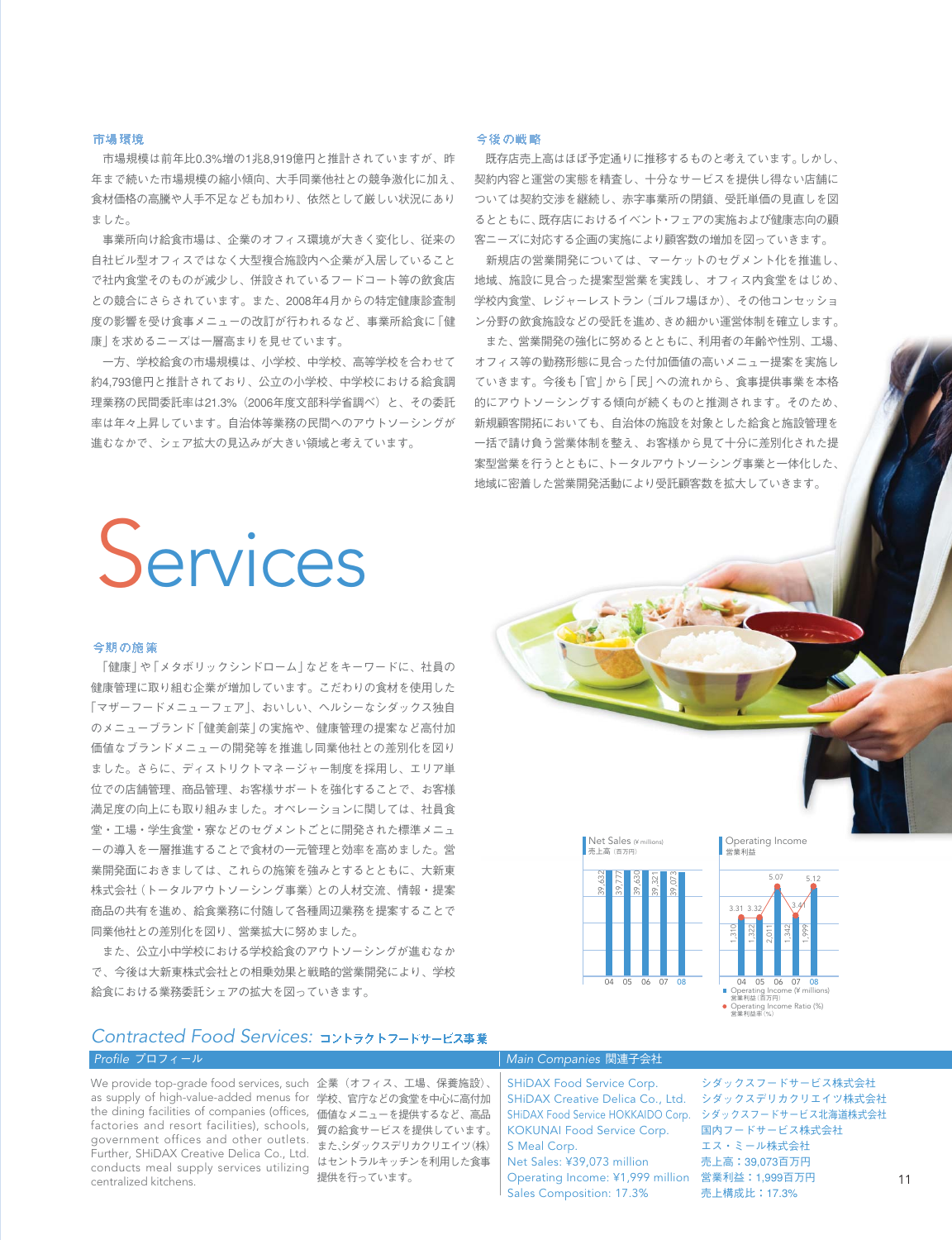#### MARKET ENVIRONMENT

Outsourcing has become commonplace for medical institutions, with the practice also increasing at elderly care facilities. At the same time, competition between companies vying for this market has intensified. The market environment for medical institutions has been affected by changes to reimbursement for medical services arising from reforms to the medical insurance system and Long-term Care Insurance Law and worsening financial conditions for local governments. This has resulted in closures or consolidation for many public medical institutions. In turn, these factors have exacerbated the challenging business environment for the delivery of consigned meal services in this sector.

Under such circumstances, the market for meals to hospitals is estimated to be ¥1,247.4 billion (of which, meals for daycare centers is ¥265.9 billion). The number of elderly care facilities continues to increase as Japan's population ages. Outsourcing of school meals and other services has become common at hospitals. However, although the majority of medical facilities outsourcing such services are small and mid-sized hospitals, reforms made to the medical insurance system have forced even large hospitals to focus on management efficiency, and they are tending to concentrate management resources more on medical services. For this reason outsourcing of meals, facility management, linen supply and other non-medical ser-

vices to specialty operators is growing year by year, and we anticipate that the market will continue to expand.

raised profitability. At existing locations, we reviewed contract terms and commissions and closed unprofitable outlets. These steps enabled SHiDAX to provide patients and residents with higher-quality meals and improve its on-site capabilities. As a result of these efforts, we concluded 111 new contracts, bringing the total number of institutions served to 935 after revisions to contracts and closures of unprofitable outlets.

Higher efficiency of food procurement was attained by strengthening cooperation with the vertically integrated Slogix Businesses to provide safe and reliable foods and by implementing cost-cutting measures. Furthermore, we partially completed the introduction of our range of foods using "cook-chill" and "cook-frozen" preparation methods and developed our high-value-added menu of "soft foods" processed to be more easily eaten by elderly persons. These endeavors support our drive to stimulate appetites and cultivate enjoyable daily dining experiences for the elderly.

#### STRATEGIES FOR THE FUTURE

While overall market trends remain fairly static, we face increasingly fierce competition for existing consignment contracts. We will respond by developing highly specialized sales development staff and presenting clients with proposals to raise the added value of menus by pursuing "handmade" customized services and utilizing our central kitchens. Through such initiatives, we will aggressively pursue new contracts at hospitals, daycare centers, elderly care homes, and other

# Medical Food

types of social welfare facilities.

With the shift in the long-term care and medical insurance systems toward preventative medicine, SHiDAX will provide operation manuals that utilize "cook-chill" food preparation methods and standardization of menus. In particular, we are stepping up the development of "Soft Mother Foods," which are processed to be more easily eaten by elderly persons, and striving to provide more specialized meal services. We have established an Allergy Meal-Service Safety Committee, including external experts, to provide advice on nonallergenic foods.

Going forward, we will create a more efficient business model that utilizes the SHiDAX Research Institute and central kitchens. As part of our future R&D initiatives, we also will also foster tie-ups with specialized institutions.

SHiDAX will continue to strive to raise customer satisfaction by developing more effective business models utilizing our central kitchens and implementing high-quality customized services. By aggressively forwarding proposals with higher-value-added customer services, we will pursue medical food services responsive to a broad spectrum of customer needs.

#### THE YEAR IN REVIEW

The impact of changes to reimbursement for medical services and closures and consolidation of public medical institutions have intensified the harsh business environment for the facilities that outsource meal services to the SHiDAX Group. Amid these conditions, we reinforced our drive for "proposal-based business management through the collective abilities of the SHiDAX Group," rationalized selling administrative expenses and promoted menu standardization. These measures achieved higher efficiency in procurement of foodstuffs and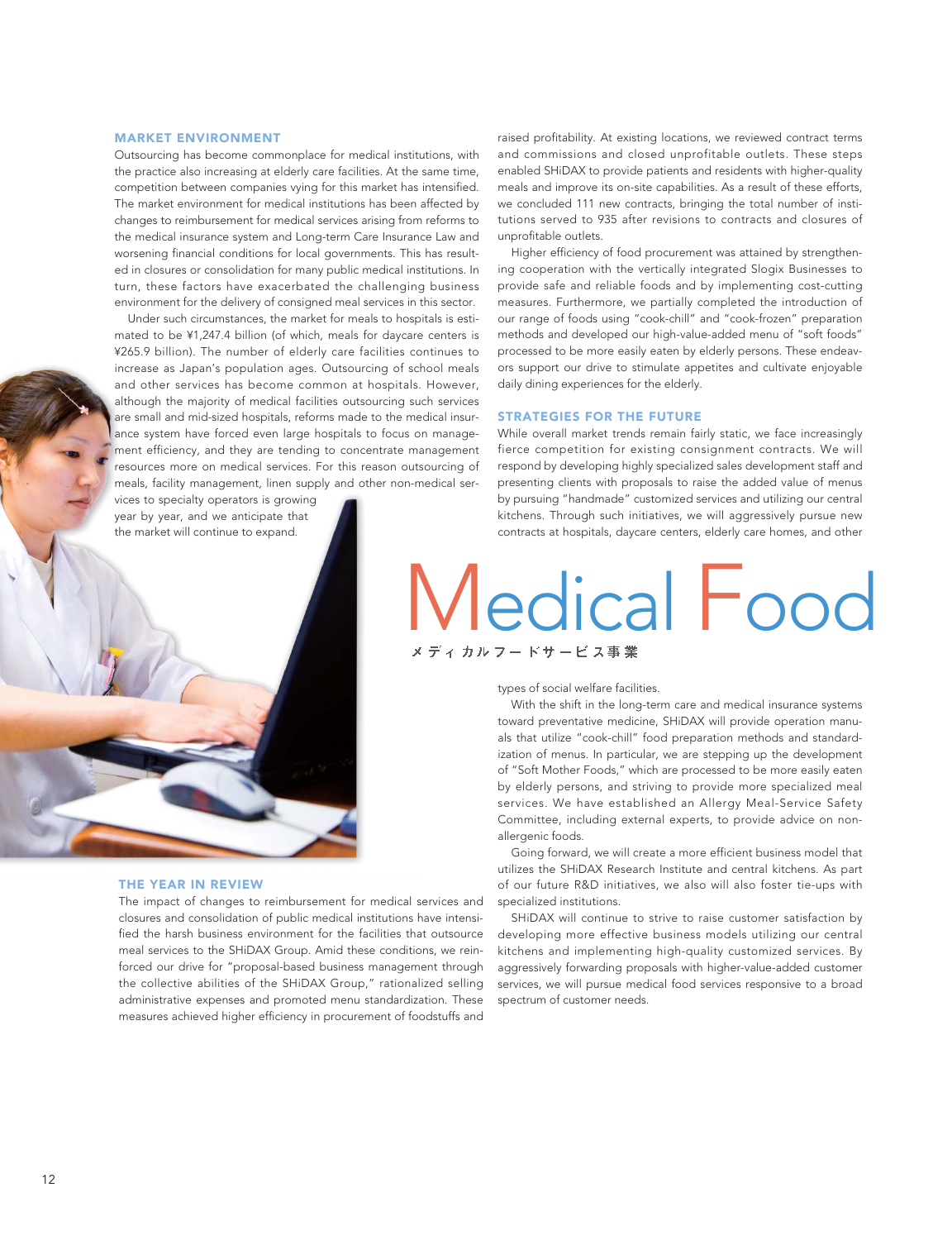#### 市場覆接

病院施設における給食業務のアウトソーシングは定着し、老人福祉 施設等においてもアウトソーシングが拡大しており、同時に、同業他社 との競争は激化しています。また、病院施設等を取り巻く環境として、 医療保険制度や介護保険法の改正にともなう診療報酬改定等の影響や地 方自治体の財政状況悪化等による公立病院施設等の統廃合も進んでお り、当事業が給食業務を受託する施設においても経営環境は厳しさを増 しています。

このような状況のなか、病院施設向け給食市場は1兆2,474億円(内保 育所給食は2,659億円)と推計されています。老人保健福祉施設は、人 口の高齢化にともない増加傾向にあります。しかし、給食業務のアウト ソーシングを実施している医療関連施設の中心は中小規模の施設が多い 状況にあります。医療制度改革によって大型病院でも経営の効率化が求 められ、医療機関は経営資源を医療業務中心に投下する傾向にあります。 そのため、給食や施設管理業務、リネンサプライ業務などの医療以外の 関連業務を専門業者へアウトソーシングする流れは年々強くなり、市場 の拡大傾向が続くと予想されます。

#### 今後の戦略

市場は横ばい傾向であることに加え、既存の受託施設においては競合 他社との受託競争が激化するなかで、専門性が高い営業開発要員を育成 するとともに、セントラルキッチンを活用しながら個別対応による「手 作り感」を追求した高付加価値なメニュー提案を行い、病院、保育所施 設、老人健康保険施設、その他の社会福祉施設の新規受託に積極的に取 り組みます。

また、介護保険制度、医療保険制度における予約重視型への転換を見 据え、より一層のクックチル調理の活用を図りオペレーションシステ ムやメニューの標準化を進めます。特に高齢者の方が食べやすいように 工夫された「やわらかマザーフード」等の開発の推進を行い、専門性の 高い食事サービスの提供に努めます。保育所施設においては、外部の 専門家を招いた「アレルギー食提供安全委員会」を設置し、アレル ギー食提供に関する指導をより推進していきます。

セントラルキッチンを活用した効率的なビジネスモデルの構築 や、専門機関との連携により将来を見据えた取り組みについても 研究を進めていきます。シダックスグループは質の高い個別対応 等のサービスによるお客様の満足度の向上に取り組み、お客様サ ービスの付加価値向上の提案を積極的に行うことで、多種多様な お客様の要望に応えられる総合的なメディカルフード サービスを徹底して追求していきます。

# **Services**

#### 今期の施策

診療報酬制度改定の影響や公立病院の統廃合など、当事業が給食業務 を受託する施設の経営環境は厳しさを増しています。そのなかで、「グ ループ総合力による提案型営業」を強化したほか、販売管理費の適正化 や標準メニューの推進による食材調達の効率化など収益性の向上に取り 組みました。既存事業所については契約内容の見直しを進め、受託単価 の見直しを図るとともに赤字事業所を閉鎖しました。これらにより、患 者様・入居者様へより高品質な食事を提供することができるようにな り、現場力の向上にもつながりました。受託施設数は新規で111施設と なりましたが、契約の見直しや赤字事業所の閉鎖により合計で935施設 となりました。

食材調達の効率化では、垂直統合におけるエスロジックス事業との連 携を強化することによって安心・安全な食材調達とコスト削減に取り組 みました。さらに、クックチル・クックフリーズ食材の導入を一部で実 施したほか、高齢者向けにのどにつまりにくい「やわらかマザーフード」 など付加価値の高いメニューを開発するなど、高齢者の食べる意欲を引 き出すことで「楽しい食生活」をサポートしてきました。



SHiDAX strives to provide high-value- 病院(患者食、職員食堂)をはじめ added meal services for hospitals (patient 老人福祉施設、養護老人ホーム、ケ meals and staff canteens), elderly nursing アハウス、あるいは在宅高齢者の facilities and care homes, in addition to 方々に栄養バランスだけでなく"お improving the nutritional balance for the いしさ"も楽しんでいただける高付 elderly residing at home, while enhancing ここ これらんていただけ。<br>the culinary pleasures of dining the culinary pleasures of dining.

ます。

SHiDAX Food Service Corp. KOKUNAI Food Service Corp. Net Sales: ¥40,446 million Operating Loss: ¥17 million Sales Composition: 17.9%

シダックスフードサービス株式会社 国内フードサービス株式会社 売上高:40,446百万円 営業損失:17百万円 売上構成比:17.9%



Net Sales ( $\frac{1}{100}$ 

売上高(百万円)

Operating Income (Loss) 営業利益(損失)  $(0.04)$ 



04 05 06 07 08 Operating Income (Loss) (¥ millions) Operating Income (L<br>営業利益 (損失) (百万円)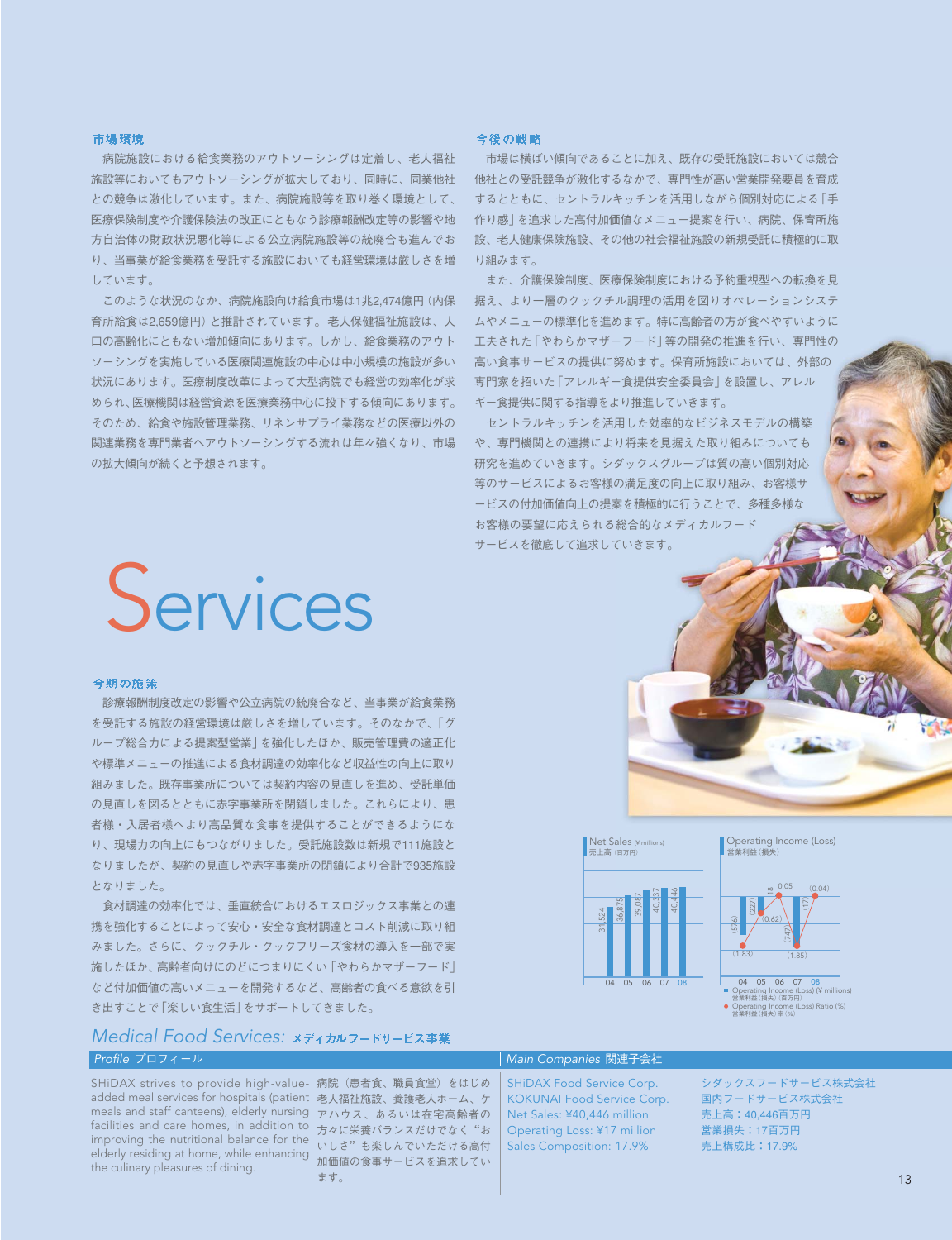#### MARKET ENVIRONMENT

The karaoke market during the fiscal year included a total of 129,400 rooms, serving 46.7 million customers. With shifts in customer tastes, the demands on karaoke rooms have extended beyond the provision of high-quality facilities, catering and services to reach more sophisticated and diversified requirements. The karaoke industry faces competition not just from rival firms, but also from the corporate development of Internet cafes and other multipurpose outlets based on per hour consumption which, exacerbated by rising costs of foodstuffs and labor, has led to an even more difficult business climate.

THE YEAR IN REVIEW

To raise customer satisfaction, we are aiming to provide topgrade food and facilities with improved amenities. Our drive to upgrade our cuisine is focused on tracking foodstuffs to supply dishes prepared from safe and reassuring ingredients

and "pair passport" tickets to popular theme parks. This array of exclusive benefits has helped boost customer satisfaction.

External influences on our operating environment during the fiscal year included continuing high oil, foodstuff and other raw material prices. Through merits of scale gained by strengthening cooperation with the Slogix Businesses, we have cut procurement costs for foodstuffs. We have also reinforced the Slogix Businesses' consolidated distribution system to build a supply system for alcoholic beverages and minimized food and consumable purchasing cost increases despite raw material price hikes.

In terms of store development, SHiDAX focused on renovation of existing facilities, with makeovers for 36 outlets during the year. One opening and one closure left the number of locations unchanged at 302.

# estaurant and Karaoke

and revising recipes for our meal menus.

Our development efforts encompass "nextgeneration restaurant karaoke outlets," which are facilities accessible to three generations of customers. As part of these efforts, we are

upgrading and expanding Kids' Rooms and promoting barrier-free interiors. In addition, SHiDAX has instigated a range of peripheral services to encourage use of facilities, including Culture Clubs, which host various courses and events relating to health, culture and interests, and space for multipurpose rentals.

We introduced a mobile service member system in July 2005 and a new card member system in July 2006. Currently, these two systems total 2.4 million subscribers. Payment of a membership fee allows access to exclusive services, including a system of accumulated points that can be exchanged for such rewards as courtesy birthday services

#### STRATEGIES FOR THE FUTURE

As customer tastes grow more diverse and sophisticated, we will respond by differentiating ourselves more from other market players, aggressively incorporating new marketing methods and expanding and retaining our customer base. To achieve this, we plan to introduce menus tailored to meet customer needs and develop highquality, original menu offerings. SHiDAX will also continue to promote store development for facilities that are user-friendly for three generations of customers. To raise the added value of our outlets, we will establish culture schools patronized by local residents like private community centers. We believe that marketing activities are vital to realizing these goals. Accordingly, we are stepping up analysis of customer usage and investigating menu and service systems linked to location and area demographics to provide resources to guide our refurbishment and store development programs.

By offering discount services, sending email and direct mails, offering special member benefits and other detailed services for mobile service members and new card members, we aim to increase customer numbers and boost patronage. SHiDAX will continue to raise the service level of its restaurant and karaoke facilities, creating environments that are safe and accessible to all.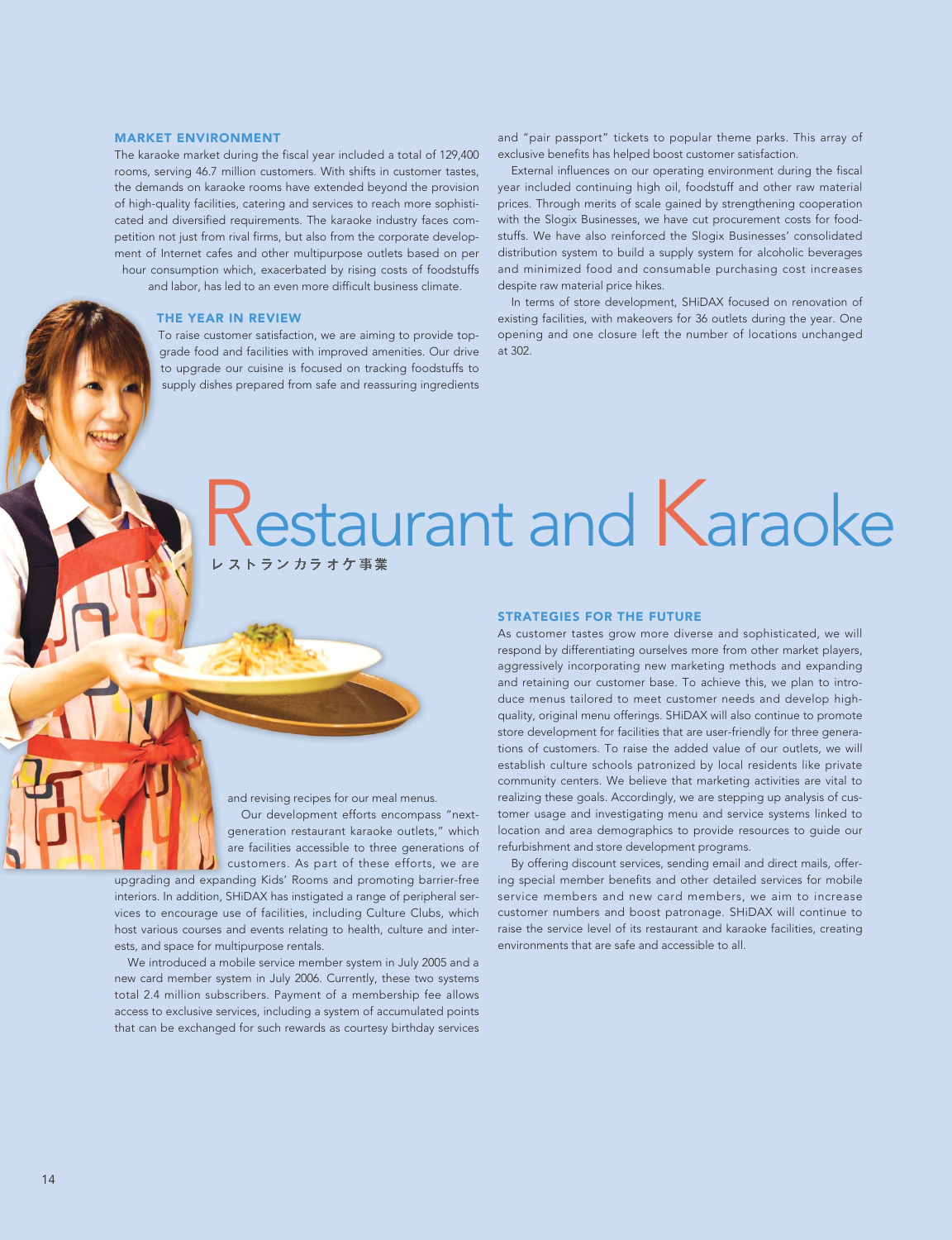#### 市場覆接

カラオケ市場は、ルーム数が129,400ルーム、カラオケの延べ参加人 口は4,670万人と推計されています。お客様の嗜好も変化しカラオケル ームに求められるニーズは、「施設、飲食、サービス」とも高い質が求 められるだけでなく、高度化・多様化も進んでいます。さらに、カラオ ケ業界は従来の同業他社との競争だけではなく、インターネットカフェ などの時間消費型業態や複合レジャー施設などとの競争のほか、食材価 格の高騰や人件費の高騰などもあり、カラオケ市場を取り巻く環境は一 層厳しいものとなっています。

#### 今期の施策

お客様満足度のさらなる向上のため、上質な「食」の提供と利用しや すい施設の充実に取り組みました。「食」の充実に関しては、食材履歴 が管理された安心・安全な食材を使った料理の提供や食事メニューのレ シピ改訂を実施しました。また、三世代ファミリーでもご利用しやすい

#### 今後の戦略

お客様の嗜好の多様化、高度化に適切に対応し、同業社との差別化を 従来以上に図り、マーケティング手法を積極的に取り入れ、お客様の増 大と固定化を目指します。そのため、お客様ニーズに合わせたメニュー の導入および高級創作メニューの開発、三世代ファミリーが安心して利 用できる店舗づくり進めていきます。近隣住民に愛される地域密着型の 「民間公民館」として、コミュニティーに根ざしたカルチャースクール を開設するなど、店舗付加価値の一層の向上を図ります。そのために マーケティングを重要な活動と考え、お客様の利用状況の分析を より充実させ、立地や周辺の人口動態に応じた、メニュー、 サービス体系などの検討を行い、既存店舗の改装、新規店 舗の開発などに活用していきます。

さらに、ケータイ会員や新カード会員の方に割引 サービス、メール・DMの送付、会員限定特典を実 施するなど、きめ細かいサービスを運用することで

## Businesses

「次世代レストランカラオケ」の開発を推進し、お子様と一緒に楽しめ る「キッズルーム」の拡充や店内のバリアフリー化などを進めました。 その他にも、健康や教養、趣味などさまざまな講座を揃えた「カルチャ ークラブ」や多目的スペースとしてのご利用の促進を図り、付帯サービ スの提供を充実させました。

2005年7月からケータイ会員制度を、2006年7月からは新カード会員 制度をスタートし、現在は両会員制度における加入者様が240万人を超 えました。会員様料金でのサービスの提供やポイントの加算、バース デーご優待サービスや人気テーマパークのペアパスポートとの交換など さまざまな特典を用意し、お客様の満足度向上を図りました。

また、外部環境として、原油や食材などの原料価格の高騰が続いてお り、エスロジックス事業との連携強化によるスケールメリットを生かし た食材調達コストの削減に取り組みました。さらにエスロジックス事業 における一元物流システムの強化により酒類供給体制を構築し、原材料 価格が上昇するなかで、食材および消耗品の仕入れコスト上昇を最小限 に止めることに取り組みました。

店舗展開については、既存店のブラッシュアップに注力し、36店舗を リニューアルしました。新規の出店は1店舗となり、既存1店舗を閉鎖し たことにより、運営店舗は302店舗となりました。

お客様の来店を促し、お客様数の増加につな げるとともに、安全で安心して利用いただけ る「レストランカラオケ」としてサービス向 上に取り組みます。



Operating Income<br>営業利益



### *Restaurant and Karaoke Businesses:*

## *Profile* プロフィール *Main Company* 関連子会社

of restaurant karaoke outlets, fusing food カラオケ」を全国で展開しています。 and karaoke. In addition to restaurant- また、レストラン並みの食事サービ quality meal services, we provide space スに加え、地域密着型のカルチャー for the local community to use as venues<br>for service like intermated submer selectly スクール、福祉活動支援、各種イベ for regionally integrated culture schools, welfare support activities and various types of events.

We are developing a nationwide network カラオケと食を融合した 「レストラン ントなど町のコミュニティスペース としてのサービスも提供しています。

Operating Income: ¥7,125 million 営業利益:7,125百万円 SHiDAX Community Corp. Net Sales: ¥62,934 million Sales Composition: 27.8%

シダックス・コミュニティー株式会社 売上高:62,934百万円 売上構成比:27.8%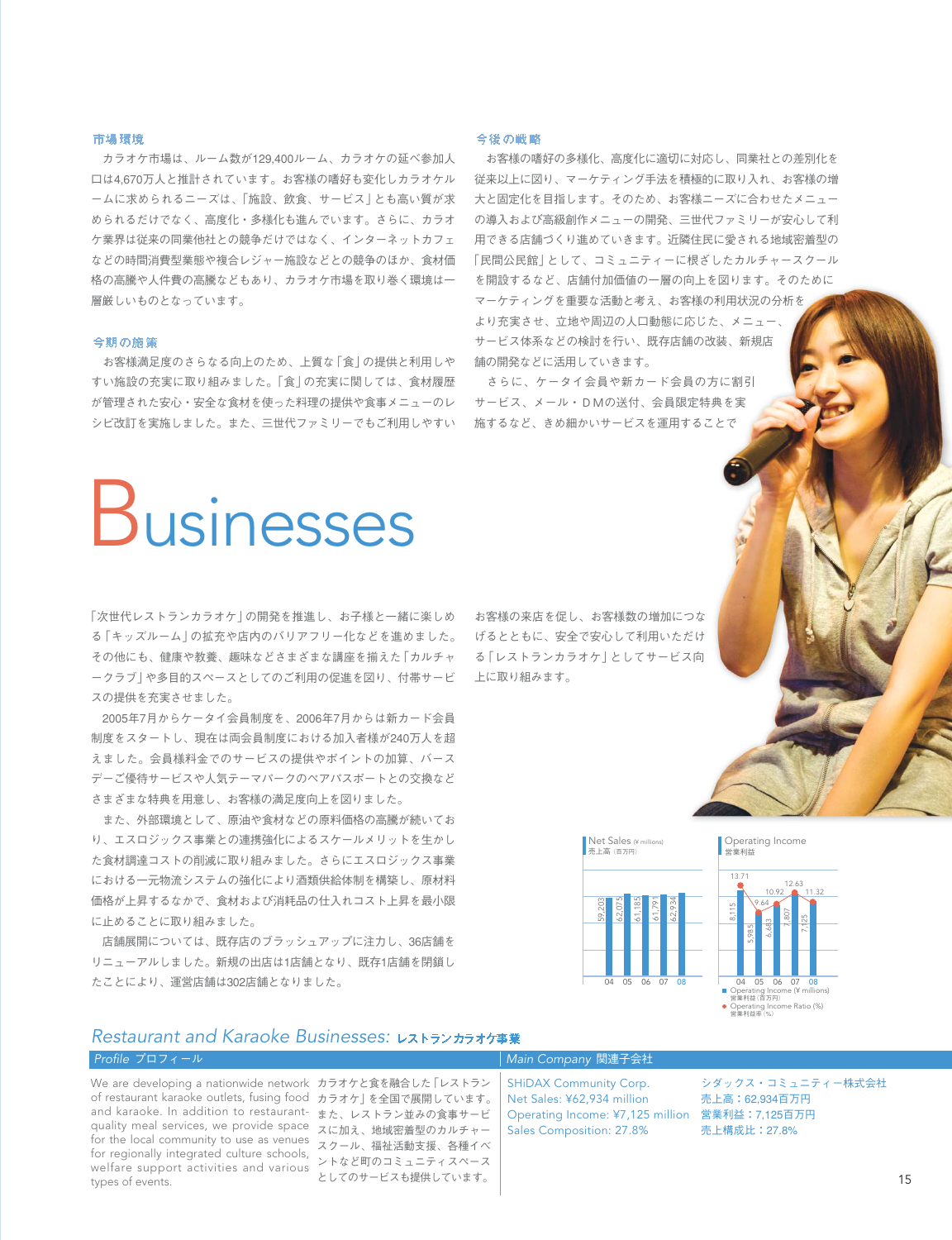Global high prices for foodstuffs and product price hikes by food manufacturers led to a harsh operating environment. Amid these market conditions, the SHiDAX Group has capitalized on joint purchasing, achieved through strategic alliances with other companies in the industry, to minimize the impact of rising foodstuff prices through merits of scale. We have also established a Hygiene Management System and a Traceability System to provide safe and reliable foods.

The SHiDAX Group has a nationwide network of 47 distribution centers for foodstuff procurement. This fortifies our stable supply of foodstuffs to the Contracted Food Services, Medical Food Services, and Restaurant and Karaoke Businesses, and our standardized menu supply system. In addition, such infrastructure has allowed us to include a liquor and food supply chain for the Restaurant and Karaoke Businesses in our consolidated distribution system and raise the efficiency of procuring foodstuffs. Furthermore, the development of menus linked to operational efficiency and food menus with potential health benefits have enabled us to supply high-value-added products and pushed up profitability.

#### 今期の施策

世界的な食材高騰や食品メーカーによる商品値上げなどにより、厳し い環境にありました。このような市場環境のもと、シダックスグループ では同業他社とのアライアンスによる共同購買を活用し、スケールメ リットを生かすことで食材価格上昇の影響を最小限に止めるように取り 組みました。また、食材の安心・安全への取り組みとして衛生管理体制 の構築やトレーサビリティー体制を整備しました。

食材購買の物流体制については、全国47箇所の物流拠点を活用するこ とで、コントラクトフードサービス事業、メディカルフードサービス事 業、レストランカラオケ事業などへ安心・安全な食材や標準メニューの 供給体制を強化するとともに、レストランカラオケ事業向け酒類供給体 制を「一元物流システム」に編入し、食材調達の効率化を図りました。 さらに、オペレーションの効率化につながるメニューや健康効果が期待 される食事メニューの開発など、高付加価値な商品提供によって収益性 の向上に取り組みました。

# Slogix Businesses

#### STRATEGIES FOR THE FUTURE

The SHiDAX consolidated distribution system helps to promote bulk purchases of menu-linked integrated foodstuffs and to supply safe and reliable foodstuffs to the Food Service Businesses, the Restaurant and Karaoke Businesses, and individual food service outlets throughout Japan. We are also benefiting from merits of scale and enhanced quality control as a result of joint purchasing through strategic alliances with other companies in the industry. To meet recent heightened societal requisites for food safety and reliability, we are standardizing quality control, traceability and nutrition analysis for the foodstuffs we handle.

In step with the expansion of Medical Food Services, we are involved in the development and supply of products for hospitals and welfare facilities and researching countermeasures to the worldwide escalation in foodstuff prices. SHiDAX is also refining standards for consumables, implementing a blanket order system to support sales and pursuing purchasing cost reductions through the increase in scale made possible by unification of standards.

#### 今後の戦略

「一元物流システム」において、メニューと連動した統一食材の大量 購買を推進し、フードサービス事業、レストランカラオケ事業、国内の 外食レストラン等の各店舗へ、安心・安全な食材を提供していきます。 また、同業他社とのアライアンスを活用した共同購買により、スケール メリットとクオリティーコントロールを行っていきます。食の「安心・ 安全」が必然として求められている近年の社会ニーズに対応し、取り扱 い食材のトレーサビリティーや栄養分析などの品質管理を標準化し、安 全性、信頼性の高い食材提供を徹底します。

さらに、メディカルフードサービス事業の拡大に合わせて病院・福祉 施設向け商品の開発・供給を行うとともに、世界的な食材高騰への対応 策を研究していきます。消耗品についても規格を絞り込み、販売に関し ては一括発注システムを整備し、規格統一による規模拡大で仕入コスト の削減を進めます。



## *Slogix Businesses:*

Utilizing merits of scale, SHiDAX supplies スケールメリットを生かした食材・ foodstuffs within the Group through inte- 消耗品の一括発注と、三温度帯での grated ordering of foodstuffs and con- —括配送によりグループ内へ食材を sumables and consolidated distribution 提供しています。また、食材もトレ utilizing three temperature zones. ーサビリティーや品質管理を標準化 Further, we maintain the utmost safety<br>and reliability lovels through standardiza し、安全性と信頼性の高さを確保し tion of foodstuff traceability and quality  $\zeta_{\text{tot}}$ and reliability levels through standardizamanagement.

#### *Profile* プロフィール *Main Companies* 関連子会社

Operating Income: ¥4,536 million 営業利益:4,536百万円 SLOGIX Corp. SHiDAX Engineering Corp. Net Sales: ¥6,865 million Sales Composition: 3.0%

エス・ロジックス株式会社 シダックスエンジニアリング株式会社 売上高:6,865百万円 売上構成比:3.0%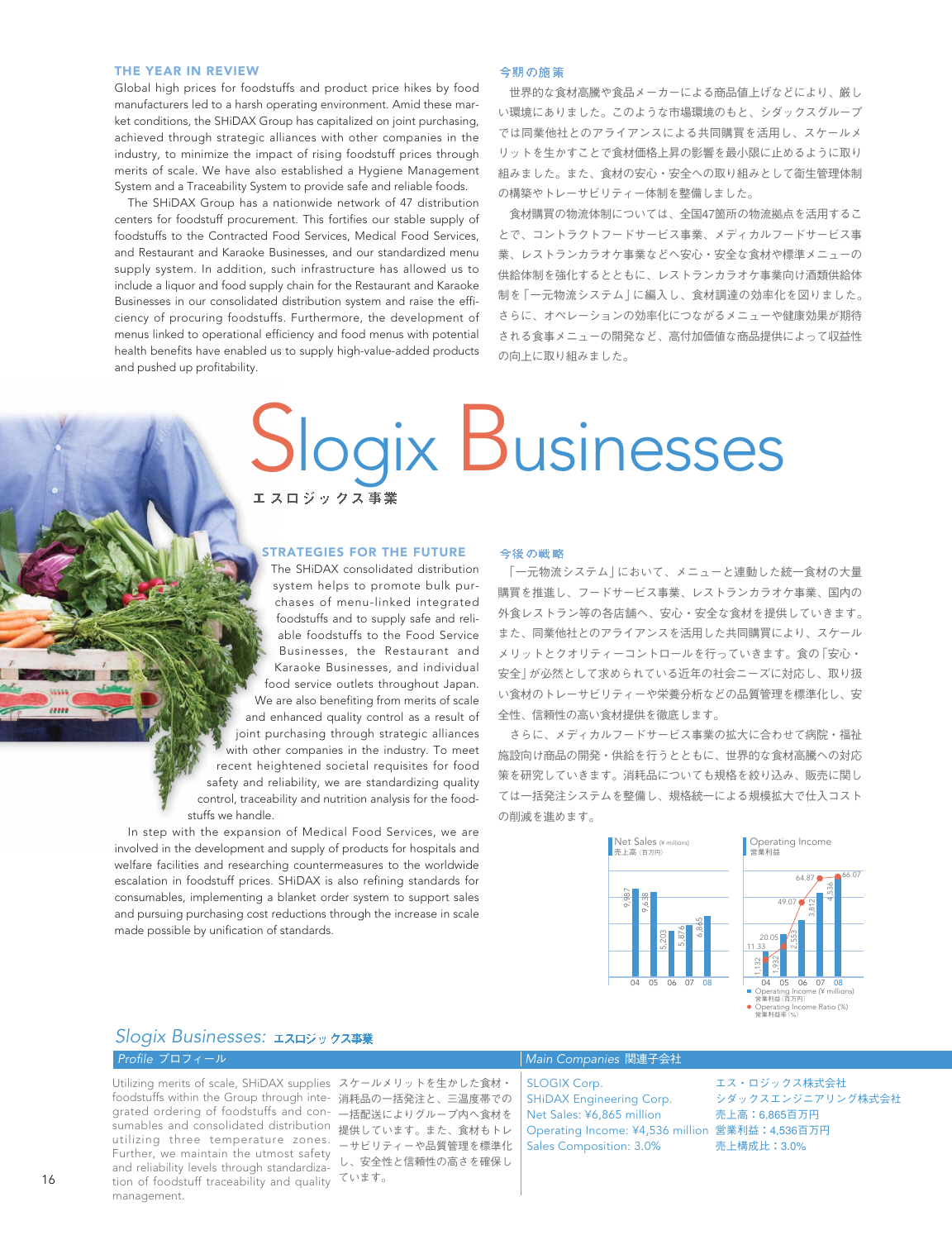Specialist institutions such as hospitals and schools are increasingly outsourcing services to specialized operators, which is leading to market expansion. However, the severe operating environment continued as major convenience store chains opened outlets in hospitals and harsh economic conditions left private hospitals facing closures.

SHiDAX targeted its new store development by market segment during the year, and focused on orders from such facilities as universities, joint government buildings and distribution centers. As a result, 31 new stores were opened during the fiscal year ended March 31, 2008. At existing stores, we implemented measures to prevent contract cancellations, such as specialized training programs. We also provided high-quality products through full-scale utilization of POS (Point Of Sale) and EOS (Electronic Ordering System) data obtained by introducing the data warehouse (DWH) data analysis system, and expanded electronic money systems and public utility payment services to aid convenience and improve cost-competitiveness. In

#### 今期の施策

病院、学校をはじめとする各種施設では、専門外業務のアウトソーシ ングを推進しており、マーケットは拡大傾向にあります。しかしながら、 病院内への大手コンビニエンスストアの出店や経営状況の厳しい民間病 院等の閉鎖が相次いでおり、厳しい経営環境が続いています。

新規店舗の開発については、マーケットのセグメント化を推進し、大 学、合同庁舎、物流センターなどへの受注にも注力しており、31店の新 規店舗を獲得しました。また、既存店舗については、接客向上のため の技能研修など解約防止に注力したほか、売上増強を図るため、DWH (データ解析システム)の導入によりPOS・EOSシステム情報の活用を 拡大し、質の高い商品供給を行いました。さらに、電子マネー導入の拡大 や公共料金収納代行サービスの取り扱いなどで、利便性とコスト競争力 を強化しました。また、SFA(営業支援システム)の刷新により密度の 濃い営業開発活動を推進し、受託店舗数の飛躍的増加を図りました。

# Deli and Convenience<br>Services

addition, we completely reformed our SFA (Sales Force Automation) management support system to promote intense sales development activities, which, in turn, bore fruit in a significant increase in the number of new contracted stores.

#### STRATEGIES FOR THE FUTURE

In the future, we aim to protect existing customers by providing services that answer their increasingly sophisticated needs; capitalize on profit-earning opportunities; and bolster cost-competitiveness by introducing electronic money systems, public utility payment services and other high-quality services. Moreover, expanded utilization of our SFA management support system and DWH data analysis system will enhance data collection, new store development and product supply capabilities, to attain radical gains in the number of new contracted stores.

We also hope to aggressively pursue alliances with companies in diverse industries—combining the expertise of the SHiDAX's Group's cafeteria and hospital concession operations, together with store design, product development know-how, and product distribution networks of the convenience store industry—with the coffee shop operating expertise of the coffee chain industry. By integrating store types, we plan to develop store styles able to secure a stable profit even at small and mid-sized hospitals.

高度化するお客様のニーズに対応した各種サービスにより既存顧客を 守るとともに、電子マネー、公共料金収納代行サービスの導入、その 他の新規サービスの導入によりあらゆる収益機会を捉え、 コスト競争力を強化します。加えてSFAならびに DWHの活用最大化による情報収集力、新規開発力、 商品供給力を一段と強化することにより、新規 受託店舗数の飛躍的増加を図っていきます。

さらに、情報収集力、新規開発力を拡充す ることで新規受託店舗数の拡大に取り組みま す。将来的には、シダックスグループの食堂 運営・病院売店運営ノウハウとコンビニ業界 の店舗設計・商品開発ノウハウ・商品物流網、 コーヒーチェーン業界の喫茶運営ノウハウを 合わせるなど、異業種とのアライアンスを積極 的に推進し、複合

的な業態を組み合 わせることで、中 小型規模病院でも 収益を安定的に確 保できる店舗業態 の開発を進めます。





Operating Loss

## *Deli and Convenience Services:*

SHiDAX undertakes the consigned man- 病院、企業、官公庁、大学・短期大 agement of retail outlets for foodstuffs, 学、オフィスビル等において、食料 daily commodities, clothing, medical and 品、日用品、衣料品、書籍・雑誌・ sanitary goods, and books, magazines <sub>新聞、医療衛生用品等を販売する売</sub> and newspapers at hospitals, companies, 店の受託運営を行っています。 government agencies, universities and colleges, office buildings and other facilities.

#### *Profile* プロフィール *Main Company* 関連子会社

SHiDAX i Corp. Net Sales: ¥12,482 million Operating Loss: ¥93 million Sales Composition: 5.5%

シダックスアイ株式会社 売上高:12,482百万円 営業損失:93百万円 売上構成比:5.5%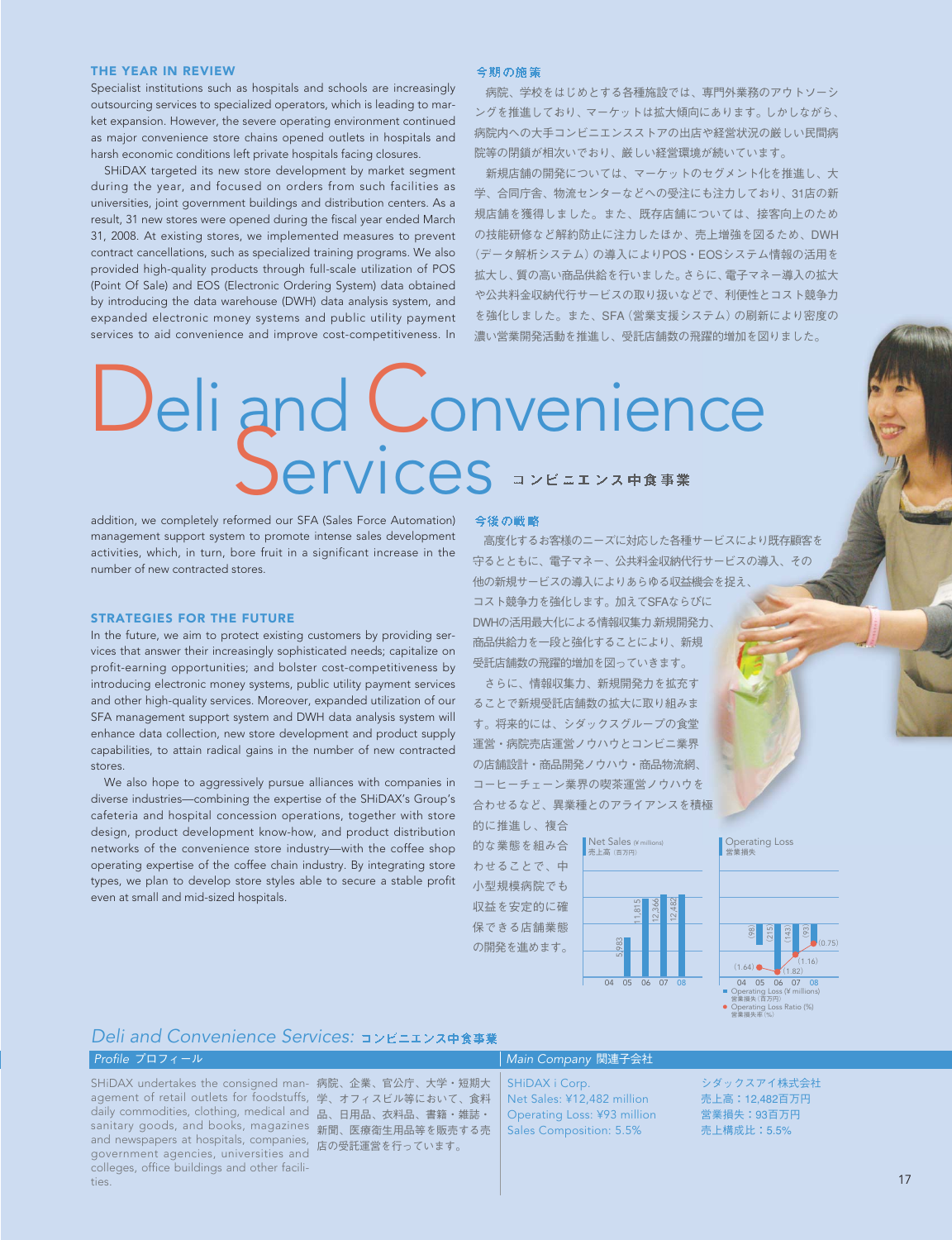The SHiDAX Group operates a chain of specialty restaurants with strong brand recognition based in the United States. In Japan, SHiDAX outlets took advantage of the high customer traffic location around Shibuya Station in Tokyo and hosted menu fairs and other events highlighting original foodstuffs to raise customer satisfaction. The Company also boosted its brand equity and capacity to attract customers by strengthening ties with LETTRE D'AMOUR, which offers a unique range of creative confectionery brands.

In the North American market, we endeavored to raise customer satisfaction and sales per customer through development of highvalue-added menus. SHiDAX opened new stores at multipurpose event centers, ski resorts and other key facilities and directed sales promotion activities toward guidebooks and hotel information services to attract tourists to its outlets. We also launched the "pati-

nawedding.com" website to boost our operations in the wedding hospitality field. To capitalize on corporate demand, we expanded catering orders for large events. And to attract local residents, we organized such events as cooking courses and featured holiday and seasonal menus.

#### 今期の施策

日本国内においては、東京都渋谷駅周辺など集客力の高い立地を生か したレストラン運営や、こだわりの食材を用いたメニューフェアなどを 展開し、お客様満足度の向上を図りました。また、今までにはない、独 創性の高いアイデアを表現したスイーツブランドを展開する「レトルダ ムール」との連携強化などによりブランド力と集客力の向上を図りました。

北米市場においては、付加価値の高いメニューの開発によるお客様満 足度とお客様単価の向上に努めるとともに、イベント施設やスキーリ ゾート等への出店、ガイドブック・コンシェルジュ等への販売促進活動 により、観光を目的としたお客様の来店数増加に努めました。また、ウ ェブサイト"patinawedding.com"を開始しウェディング分野の強化を 図るとともに、法人需要の取り込みに向けて大型イベントでのケータリ ング受注の拡大、さらに地域住民へのアプローチ策として料理教室やホ リデーメニュー、シーズンメニューなどのイベントを充実させました。

# Decialty Restaurant

#### STRATEGIES FOR THE FUTURE

We plan to open restaurants in the high-traffic area around Shibuya Station, Tokyo, and in open landmark restaurants in the United States, cen-

tering on SHiDAX Restaurant Management Co., Ltd., and Patina Restaurant Group, LLC. Going forward, we will continue to develop menus and raise customer service to meet the diverse needs of customers. In the United States, we will utilize the strong brand power to enhance efficient restaurant operations expertise and establish an operating structure that satisfies the greatest number of people.

In our restaurant operations, we aim to introduce and expand efficient store management systems and to meet diverse customer needs by accumulat-

ing expertise in expanding specialty restaurant brands. By sharing the benefits of these measures, we will boost the value-added of the SHiDAX Group. SHiDAX Restaurant Management Co., Ltd., and the Patina Restaurant Group, LLC, plan to attract greater customer numbers by improving their brand image and raising levels of customer satisfaction.

#### 今後の戦略

お客様の多様なニーズにお応えできるようにメニュー開発およびサー ビス力を向上させ、米国本土における高い知名度を利用してレストラン 運営ノウハウを高めることで多くのお客様にご満足いただける運営体制 を確立します。また、パーティーや婚礼営業等にも注力し、お客様数の 増加につなげていきます。

当事業においては、効率的な店舗運営システムの導入・構築やブラン ドカテゴリー拡大によるノウハウ蓄積により、多様なお客様ニーズにお 応えすることを目指すとともに、それらを共有することでシダックスグ ループの付加価値を高めていきます。シダックスレストランマネジメン ト株式会社およびPatina Restaurant Group, LLC等では、多くのお客様 にご来店していただくために、ブランドのブラッシュアップを図り、お

客様の満足度向上を目 指していきます。



### *Specialty Restaurant Businesses:*

#### *Profile* プロフィール *Main Companies* 関連子会社 主に米国の主要都市や東京都渋谷駅 周辺など集客性の高い立地にレスト cities and the area around Shibuya ランを出店し、上質な食事・サービ Station in Tokyo, providing top-quality ス・空間を提供しています。また、白 meals, services and facilities. We are also 金台を中心に『レトルダムール』ブ developing our confectionery operations, ニュピーション・グラム アプライ Our new store openings target high customer traffic locations, such as major U.S. led by the LETTRE D'AMOUR brand and

concentrated around Shirokanedai

in Tokyo.

SHiDAX Restaurant Management Co., Ltd. VAS Food Service Corp. Patina Restaurant Group, LLC and the 15 subsidiaries Net Sales: ¥25,358 million Operating Loss: ¥353 million Sales Composition: 11.2%

シダックスレストランマネジメント株式会社 ヴァスフードサービス株式会社 Patina Restaurant Group, LLCおよびその他 LLC子会社15社 売上高:25,358百万円 営業損失:353百万円 売上構成比:11.2%